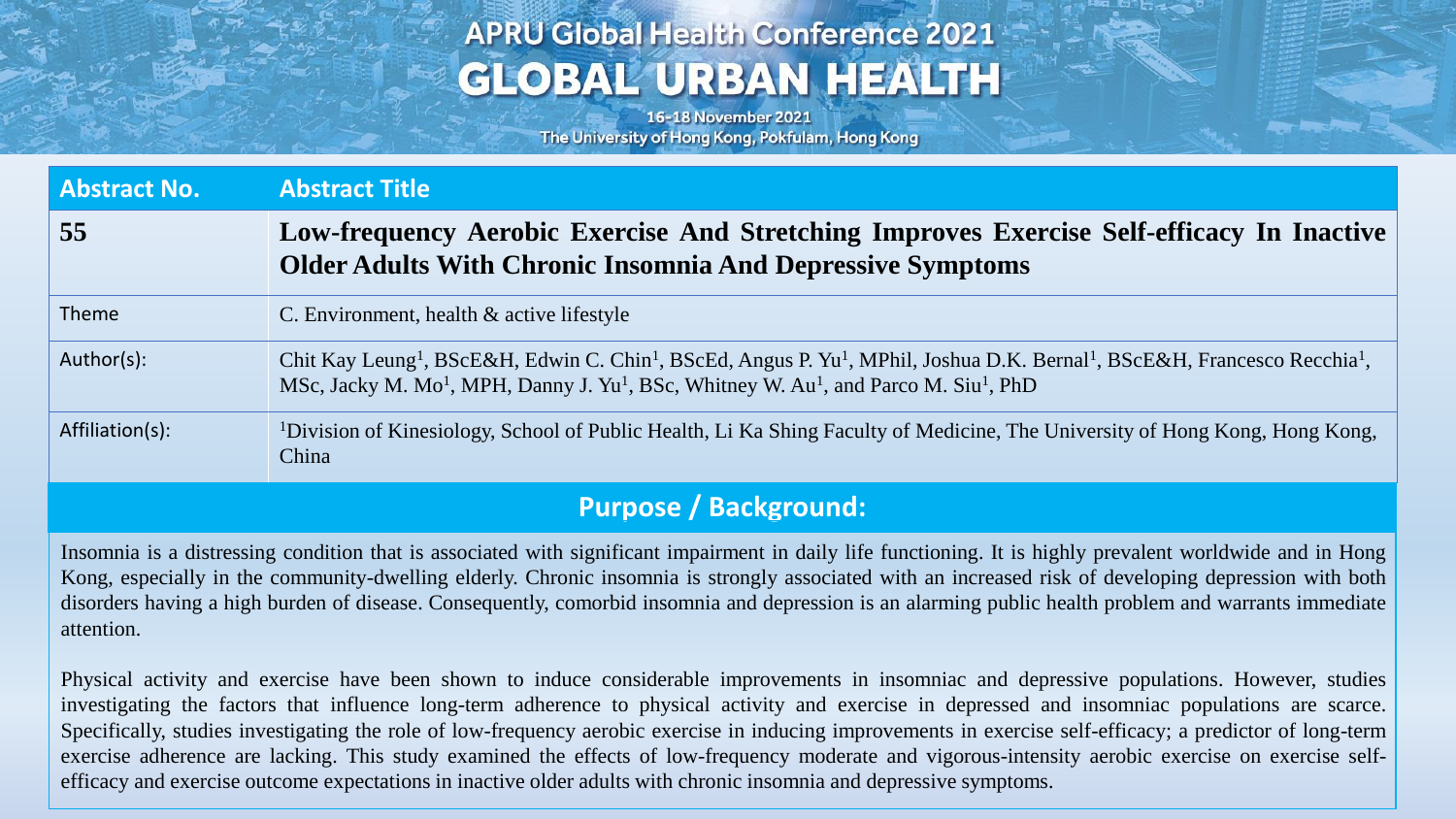# **APRU Global Health Conference 2021 GLOBAL URBAN HEALTH**

16-18 November 2021 The University of Hong Kong, Pokfulam, Hong Kong

**Abstract No. Abstract Title 55 Low-frequency Aerobic Exercise And Stretching Improves Exercise Self-efficacy In Inactive Older Adults With Chronic Insomnia And Depressive Symptoms**

#### **Methods:**

Twenty-one inactive older adults aged 50 or above with chronic insomnia and depressive symptoms were randomly assigned into one of three groups for 6 weeks: an attention control group (CON,  $n=7$ ) which performed 75 minutes of stretching once a week, a moderate-intensity exercise group (MIE×1/wk,  $n=7$ ) which performed 150 minutes of moderate-intensity aerobic exercise once a week at 3.25 metabolic equivalents (METs), and a vigorous-intensity exercise group (VIE×1/wk, n=7) which performed 75 minutes of vigorous-intensity aerobic exercise once a week at 6.5 metabolic equivalents (METs). The weekly exercise volume of the moderate-intensity exercise group and vigorous-intensity exercise group was matched. Exercise self-efficacy and exercise outcome expectations were assessed using the Self-Efficacy for Exercise Scale (SEE) and Outcome Expectations for Exercise Scale (OEE) and were examined at baseline and week 6. Data were analyzed using the generalized estimating equations with baseline as covariate. Differences among groups in both outcomes are indicated by a significant group-by-time interaction.